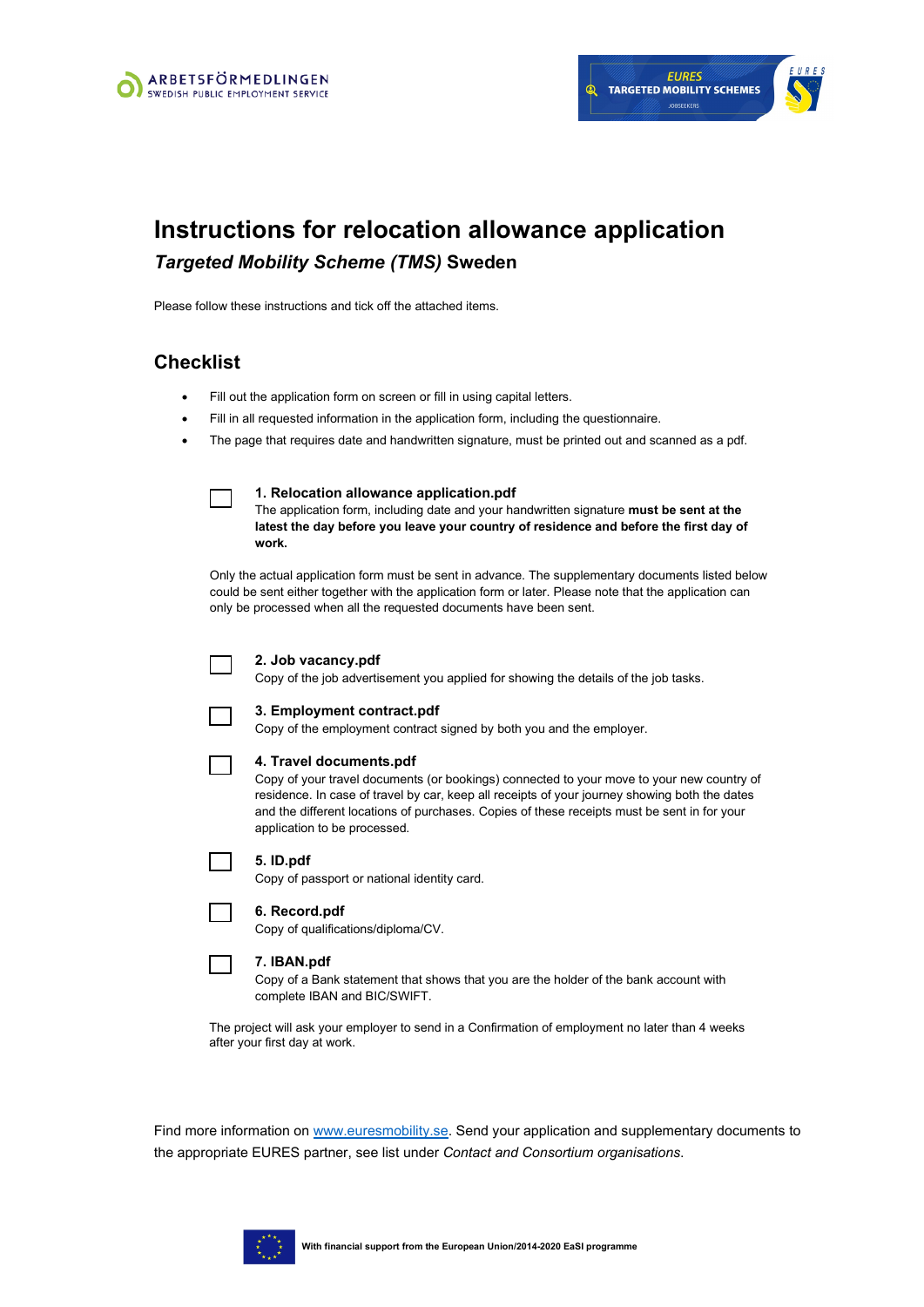



Updated December 2021

# **Relocation allowance application**

*Targeted Mobility Scheme (TMS)* **Sweden**

• **It is mandatory to contact a EURES Adviser/staff/Public Employment Service officer, to receive mobility support: matching to jobs abroad, contact with employers with recruitment needs and information on how to prepare before taking up a job abroad.**

Name of EURES Adviser/staff/PES officer:…………………………………………………………………………….….

E-mail and country:……………………….……………………………………………………………………………..……

### **Applicant personal information** (please type or use capital letters)

### **Please provide your name as it appears on your passport**

| Your address before relocation: |  |
|---------------------------------|--|
|                                 |  |
|                                 |  |
|                                 |  |
|                                 |  |

**Have you already applied for any form of financial support through** *TMS/YfEj***?**

 $\Box$  yes  $\Box$  no

If yes, please specify type of support and date: ...……………………………………………………………………..….

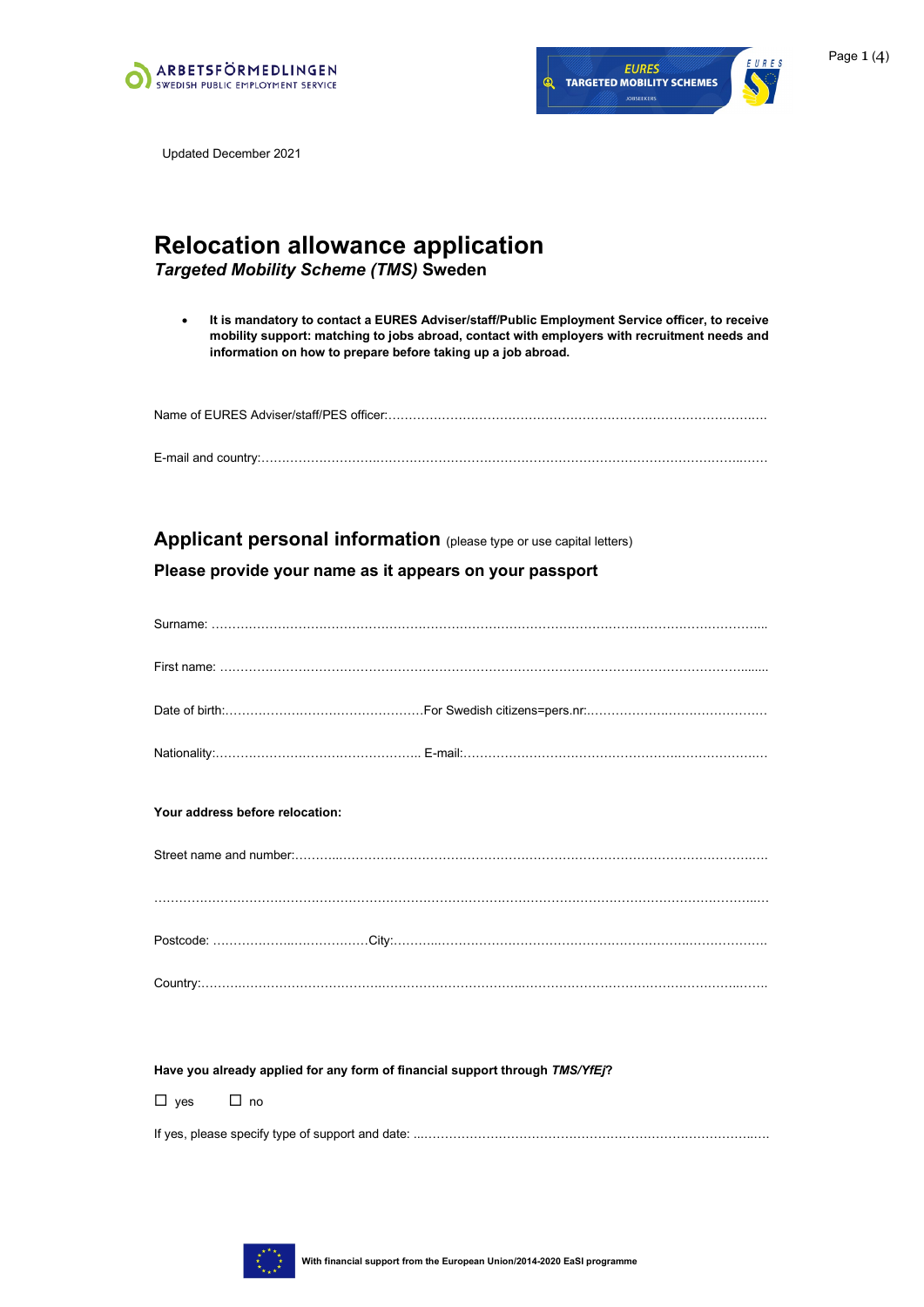



### **About the job: I hereby declare that I have been employed by:**

### **I the undersigned hereby confirm that:**

- **The information given in this form is correct.**
- **I do not receive a relocation package from my employer including paid travel and temporary accommodation.**
- **I do not benefit from any other EU grant (from** *TMS* **or other EU programme) or employer organisation's subsidy for my relocation.**
- The financial support provided will be used according to the current funding regulations of *TMS*.
- I am available to provide any additional information deemed necessary by *TMS* Sweden.
- I understand and accept that *TMS* Sweden reserves the right to check the information given by contacting the employer to make sure that I fulfill the criteria for receiving financial support from *TMS*.
- I am also aware that *TMS* Sweden has the right to check ex-post that any allowance provided has been used for the requested purpose, and to claim refunding in the case of non-compliance.
- I will inform *TMS* Sweden immediately if I for some reason terminate my job contract before 6 months duration. If I do not have duly motivated and lawful reasons to do so I will be obliged to reimburse this financial support.
- **I agree that all data provided related to this application can be collected and used for monitoring purposes by the European Commission/external contractor in accordance with applicable data protection rules. No privacy data will be disclosed publicly.**

Date: ………………………………. Handwritten signature:………………………….…………………………………

#### **Please be aware of**

- Terms and conditions when leaving your country in case you receive unemployment benefits, social security or other kinds of subsidy.
- Your country's tax conditions when receiving the financial support.

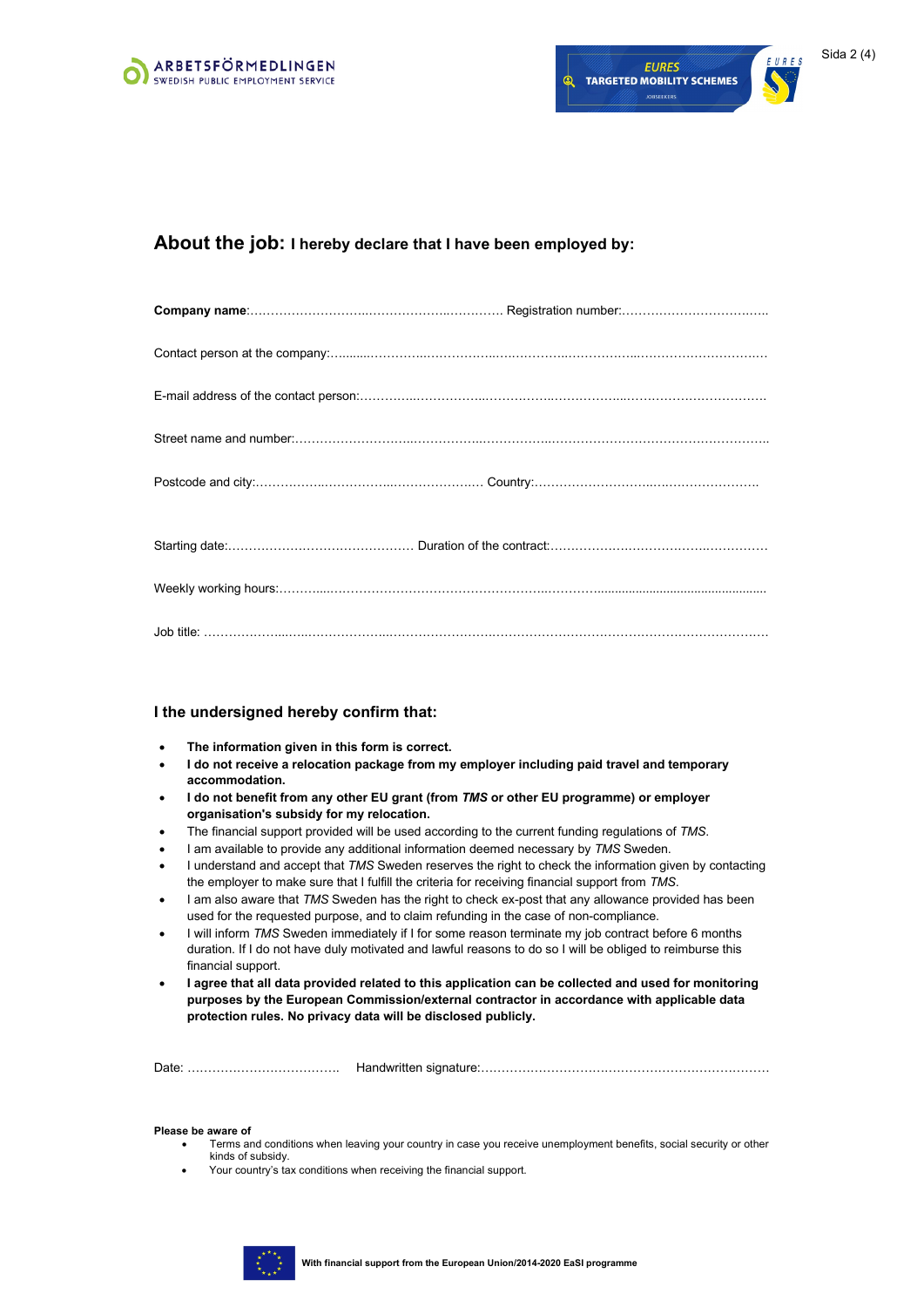



## **Questionnaire (It is obligatory to fill in the questionnaire)**

| $1$ of $9$<br>Your gender                                                                                        | $2$ of $9$<br>Your age                                |                        |  |  |  |
|------------------------------------------------------------------------------------------------------------------|-------------------------------------------------------|------------------------|--|--|--|
| $\square$ Male                                                                                                   | $\Box$ 18-22 years old                                | $\Box$ 35-40 years old |  |  |  |
| $\square$ Female                                                                                                 | $\Box$ 23-26 years old                                | $\Box$ 41-49 years old |  |  |  |
|                                                                                                                  | $\Box$ 27-30 years old                                | $\Box$ 50-59 years old |  |  |  |
|                                                                                                                  | $\Box$ 31-34 years old                                | $\Box$ 60+ years old   |  |  |  |
| 3 of 9                                                                                                           | 4 of 9                                                |                        |  |  |  |
| <b>Highest level of education obtained</b>                                                                       | Your situation at the time of application             |                        |  |  |  |
| $\Box$ Basic (Primary – lower secondary education) (ISCED 0-2)                                                   | $\Box$ Unemployed                                     |                        |  |  |  |
| □ Secondary (Upper secondary/Post-secondary non-tertiary education)                                              | $\Box$ Long-term unemployed                           |                        |  |  |  |
| $(ISCED 3-4)$                                                                                                    | $\Box$ Employed part-time                             |                        |  |  |  |
| □ Higher (Short-cycle tertiary education/Bachelor, Master,                                                       | $\Box$ Employed full-time                             |                        |  |  |  |
| Doctoral or equivalent) (ISCED 5 or higher)                                                                      | $\Box$ In education/apprenticeship/traineeship        |                        |  |  |  |
|                                                                                                                  | $\Box$ Other                                          |                        |  |  |  |
| 5 of 9<br>Do you have previous work experience                                                                   | 6 of 9<br>Do you have previous work experience abroad |                        |  |  |  |
| $\Box$ Yes                                                                                                       | $\Box$ Yes                                            |                        |  |  |  |
| $\Box$ No                                                                                                        | $\Box$ No                                             |                        |  |  |  |
| 7 of 9<br>Have you participated in other EU mobility schemes (e.g. Erasmus, Leonardo)<br>$\Box$ Yes<br>$\Box$ No |                                                       |                        |  |  |  |
| 8 of 9                                                                                                           |                                                       |                        |  |  |  |
| What occupational group (ISCO) does most closely resemble the job you are applying for                           |                                                       |                        |  |  |  |
| $\Box$ Legislator, senior officials and manager                                                                  | $\Box$ Skilled agricultural and fishery workers       |                        |  |  |  |
| $\Box$ Professionals                                                                                             | $\Box$ Craft and related trades workers               |                        |  |  |  |
| $\Box$ Technicians and associate professionals                                                                   | $\Box$ Plant and machine operators and assemblers     |                        |  |  |  |
| $\sqcup$ Clerks                                                                                                  | $\Box$ Elementary occupations                         |                        |  |  |  |